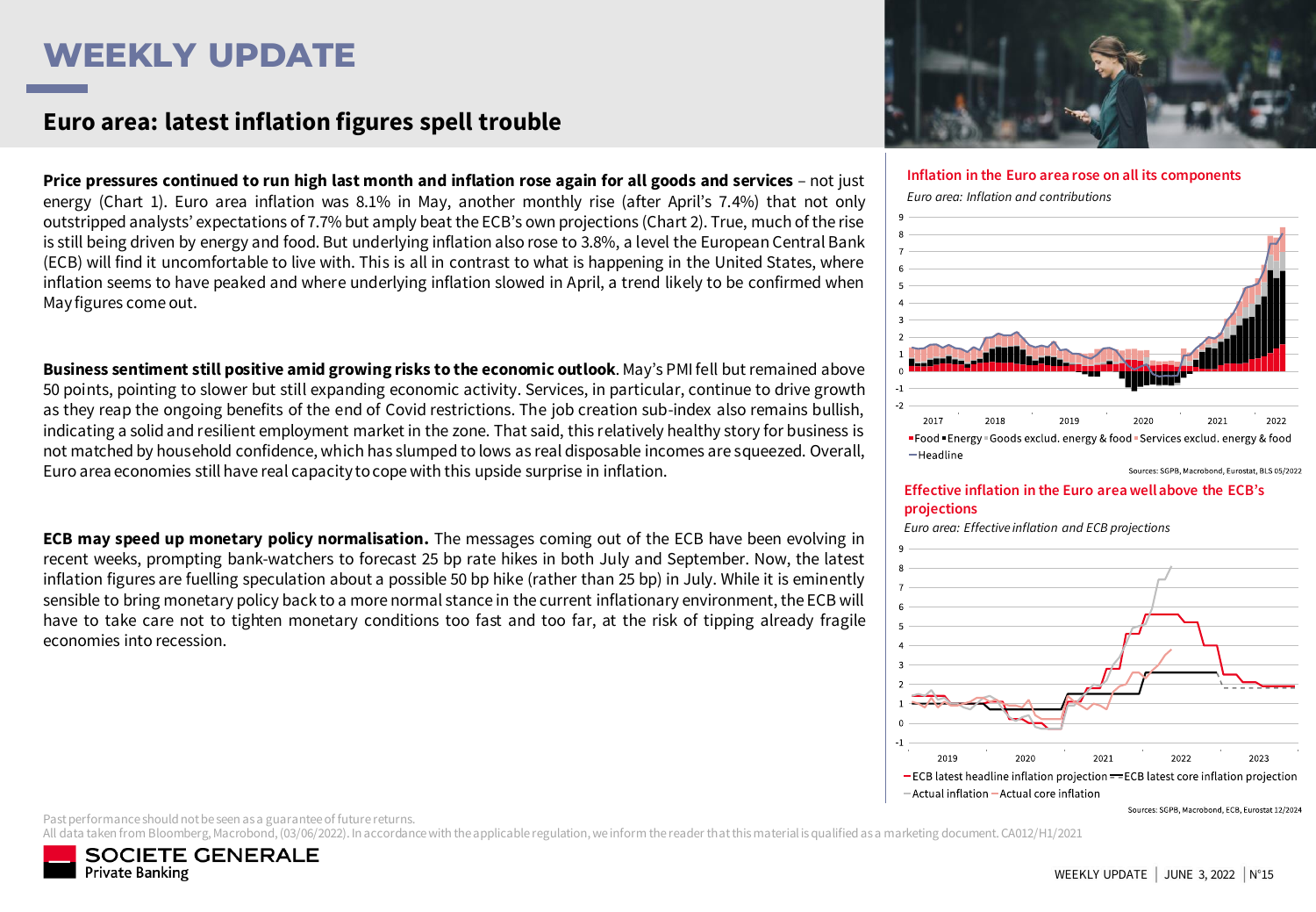# **OUR MACRO COMMENTS**

#### **Events of the week**



Federal Reserve Chairman Jerome Powell spoke with Joe Biden earlier this week. The US President stated that he wanted to give Powell "space" to fight inflation. The US Secretary of the Treasury, Janet Yellen, stepped up by fully affirming her confidence in the Fed to carry out this mission, admitting that she was previously mistaken about the transitorynature of inflation.



Croatia will enter the Euro area on 1 January 2023; its application for membership was approved by the European Commission on Wednesday. While the final green light has yet to be obtained from the Finance Ministers of the countries of the area, the Commission has highlighted that the country meets the various criteria for membership in terms of health of public finances, interest rates, inflation and exchangerates.

### **The week ahead**



### **Figures of the week**

| <b>Figures Of the Week</b>                                                                                                                                                                               | <b>Current</b>                                                    | <b>Consensus</b>             | <b>Previous</b>              |
|----------------------------------------------------------------------------------------------------------------------------------------------------------------------------------------------------------|-------------------------------------------------------------------|------------------------------|------------------------------|
| Inflation (in year on year variation, May)<br>٠<br>Core inflation (in year on year variation, May)<br>$\bullet$<br>S&P Global Manufacturing PMI (May)<br>$\bullet$<br>S&P Global Services PMI (May)<br>٠ | 8,1%<br>3,8%<br>$\bullet$<br>54,6<br>$\ddot{\phantom{1}}$<br>56,1 | 7,7%<br>3,5%<br>54,4<br>56,3 | 7,4%<br>3,5%<br>55,5<br>56,3 |
| ISM Manufacturing PMI (May)<br>ISM Services PMI (May)<br>$\bullet$                                                                                                                                       | 56,1<br>55,9                                                      | 54,5<br>56,4                 | 55,4<br>57,1                 |
| Inflation (in year on year variation, May)<br>Retail sales (in month on month variation, April)                                                                                                          | 8,7%<br>$-5,4\%$                                                  | 8%<br>$0\%$                  | 7,8%<br>0,9%                 |
| Caixin Manufacturing PMI (May)<br>٠                                                                                                                                                                      | 48.                                                               | 47                           | 46                           |

Sources: Bloomberg, on June 3rd, 2022.

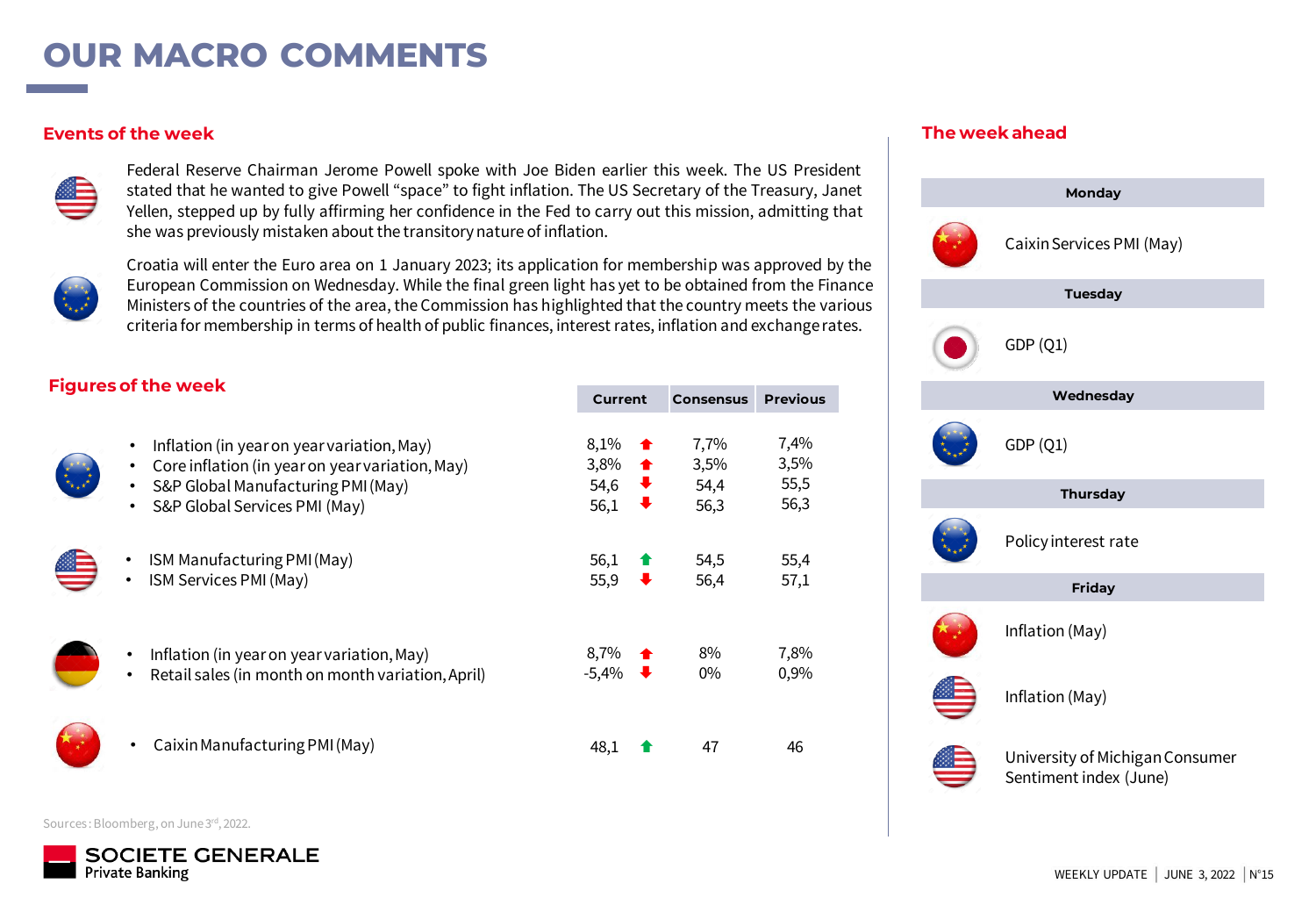# **MARKETS PERFORMANCE**

| Interbank rate | Last.   | -1W     | $-3M$   | <b>YTD</b> | $-12M$  | <b>Commodities</b>     | Last.  | $-1W$   | -3M      | <b>YTD</b> | $-12M$   |
|----------------|---------|---------|---------|------------|---------|------------------------|--------|---------|----------|------------|----------|
| €STER O/N      | $-0,58$ | $-0,59$ | $-0,58$ | $-0,59$    | $-0,56$ | Brent, USD/BL          | 115,83 | 1,3%    | 1,1%     | 46,5%      | 62,7%    |
| USD SOFR O/N   | 0,30    | 0,78    | 0,05    | 0,05       | 0,01    | Or, USD/oz             | 1846   | $-0.4%$ | $-4.2%$  | 1,0%       | $-3,2%$  |
| JPY TONAR O/N  | $-0,03$ | $-0,02$ | $-0,01$ | $-0,02$    | $-0,04$ | Copper, USD/metric ton | 9450   | 1,5%    | 7,5%     | $-2,4%$    | $-6,7%$  |
| GBP SONIA O/N  | 0,94    | 0,94    | 0,45    | 0.19       | 0,05    | Platinium, USD/onz     | 975    | 2,8%    | $-8.4%$  | 0,8%       | $-17,9%$ |
| CHF O/N        | $-0,78$ | $-0,78$ | $-0,78$ | $-0,78$    | $-0,80$ | Palladium, USD/onz     | 2012   | 0,9%    | $-24,1%$ | 1,7%       | $-29,2%$ |

| Last.                | $-1W$ | $-3M$   | <b>YTD</b> | $-12M$  | <b>FX rates</b> | Last.  | $-1W$   | $-3M$    | <b>YTD</b> | $-12M$   |
|----------------------|-------|---------|------------|---------|-----------------|--------|---------|----------|------------|----------|
| 1,68                 | 1,47  | 0,47    | 0,20       | 0,09    | EUR/USD         | 1,07   | 0,5%    | $-3,5%$  | $-5,4%$    | $-12,1%$ |
| 1,12                 | 0,95  | $-0,04$ | $-0,21$    | $-0,19$ | EUR/CHF         | 1,03   | 0,0%    | 0,6%     | $-0,8%$    | $-6,3%$  |
| 3,16                 | 2,93  | 1,55    | 1,17       | 0,89    | USD/GBP         | 0,80   | 0,4%    | 6,5%     | 8,4%       | 13,3%    |
| 0,23                 | 0,20  | 0,13    | 0,07       | 0,08    | USD/JPY         | 129,92 | 2,0%    | 12,4%    | 12,8%      | 18,5%    |
| 2,27                 | 2,05  | 0,99    | 0,56       | 0,46    | USD/BRL         | 4,80   | $-0,8%$ | $-7,1%$  | $-13,9%$   | $-5,8%$  |
| 0,87                 | 0,68  | 0,08    | $-0,13$    | $-0,14$ | USD/CNY         | 6,68   | $-0,1%$ | 5,7%     | 5,2%       | 4,7%     |
| 2,13                 | 1,91  | 1,27    | 1,02       | 0,92    | USD/RUB         | 63,52  | 7,6%    | $-39,2%$ | $-15,3%$   | $-13,3%$ |
| 2,94                 | 2,75  | 1,86    | 1,52       | 1,59    |                 |        |         |          |            |          |
| Long term sov. rates |       |         |            |         |                 |        |         |          |            |          |

| <b>Credit &amp; EM</b>   | Last. | $-1W$ | -3M  | <b>YTD</b> | $-12M$ | <b>Equity indices</b> | Last.    | -1W  | $-3M$   | <b>YTD</b> | $-12M$  |
|--------------------------|-------|-------|------|------------|--------|-----------------------|----------|------|---------|------------|---------|
| <b>EUR Corporate Aaa</b> | 1,88  | 1,72  | 0,81 | 0,33       | 0,22   | MSCI AC World (USD)   | 1 1 0 0  | 1,5% | $-2,2%$ | $-5,2%$    | $-3,6%$ |
| <b>EUR Corporate Baa</b> | 2,73  | 2,59  | 1,35 | 0,66       | 0,50   | Eurostoxx 50          | 3760     | 2,2% | $-1,6%$ | $-12,5%$   | $-8,0%$ |
| <b>GBP Corporate Baa</b> | 2,97  | 2,81  | 2,07 | 1,52       | 1,18   | Dax 40                | 14 3 4 0 | 2,4% | 2,4%    | $-9,7%$    | $-8,1%$ |
| USD Corporate Aaa        | 3,61  | 3,52  | 2,80 | 2.13       | 2,10   | CAC 40                | 6419     | 1,9% | $-1,2%$ | $-10,3%$   | $-1,6%$ |
| USD Corporate Baa        | 4,61  | 4,55  | 3,46 | 2,60       | 2,41   | <b>FTSE 100</b>       | 7533     | 0,1% | 1,4%    | 2,0%       | 6,0%    |
| USD EM aggreate          | 6.38  | 6.40  | 5.81 | 4.33       | 3.86   | SМ                    | 11494    | 0.0% | $-3.2%$ | $-10.7%$   | 0.2%    |

| Interbank rate       | Last.      | $-1W$         | -3M           | <b>YTD</b>           | $-12M$        | <b>Commodities</b>     | Last.                | -1W                  | -3M                  | <b>YTD</b>       | $-12M$                      |
|----------------------|------------|---------------|---------------|----------------------|---------------|------------------------|----------------------|----------------------|----------------------|------------------|-----------------------------|
| €STER O/N            | $-0,58$    | $-0,59$       | $-0,58$       | $-0,59$              | $-0,56$       | Brent, USD/BL          | 115,83               | 1,3%                 | 1,1%                 | 46,5%            | 62,7%                       |
| USD SOFR O/N         | 0,30       | 0,78          | 0,05          | 0,05                 | 0,01          | Or. USD/oz             | 1846                 | $-0,4%$              | $-4,2%$              | 1,0%             | $-3,2%$                     |
| JPY TONAR O/N        | $-0,03$    | $-0,02$       | $-0,01$       | $-0,02$              | $-0,04$       | Copper, USD/metric ton | 9450                 | 1,5%                 | $-7,5%$              | $-2,4%$          | $-6,7%$                     |
| GBP SONIA O/N        | 0,94       | 0,94          | 0,45          | 0,19                 | 0,05          | Platinium, USD/onz     | 975                  | 2,8%                 | $-8,4%$              | 0,8%             | $-17,9%$                    |
| CHF O/N              | $-0,78$    | $-0,78$       | $-0,78$       | $-0,78$              | $-0,80$       | Palladium, USD/onz     | 2012                 | 0,9%                 | $-24,1%$             | 1,7%             | $-29,2%$                    |
|                      |            |               |               |                      |               | Silver, USD/onz        | 21,61                | $-1,0%$              | $-13,8%$             | $-6,4%$          | $-22,1%$                    |
|                      |            |               |               |                      |               |                        |                      |                      |                      |                  |                             |
| Long term sov. rates | Last.      | $-1W$         | -3M           | <b>YTD</b>           | $-12M$        | <b>FX rates</b>        | Last.                | -1W                  | -3M                  | <b>YTD</b>       | $-12M$                      |
| $\cdots$             | $\sim$ 0.0 | $\sim$ $\sim$ | $\sim$ $\sim$ | $\sim$ $\sim$ $\sim$ | $\sim$ $\sim$ | $-11 - 112 - 1$        | $\sim$ $\sim$ $\sim$ | $\sim$ $\sim$ $\sim$ | $\sim$ $\sim$ $\sim$ | $ \cdot$ $\cdot$ | $\sim$ $\sim$ $\sim$ $\sim$ |

| EUR/USD | 1,07   | 0,5%    | $-3,5%$  | $-5.4%$  | $-12,1%$ |
|---------|--------|---------|----------|----------|----------|
| EUR/CHF | 1,03   | $0.0\%$ | $0.6\%$  | $-0.8%$  | $-6,3%$  |
| USD/GBP | 0.80   | 0.4%    | 6.5%     | 8.4%     | 13,3%    |
| USD/JPY | 129.92 | 2.0%    | 12.4%    | 12.8%    | 18,5%    |
| USD/BRL | 4.80   | $-0,8%$ | $-7.1\%$ | $-13.9%$ | $-5,8%$  |
| USD/CNY | 6.68   | $-0.1%$ | 5.7%     | 5.2%     | 4.7%     |
| USD/RUB | 63,52  | 7,6%    | $-39,2%$ | $-15,3%$ | $-13,3%$ |
|         |        |         |          |          |          |

| <b>Credit &amp; EM</b>   | Last. | $-1W$ | $-3M$ | <b>YTD</b> | $-12M$    | <b>Equity indices</b> | Last.                    | $-1W$                    | $-3M$                    | <b>YTD</b>               | $-12M$                   |         |      |          |
|--------------------------|-------|-------|-------|------------|-----------|-----------------------|--------------------------|--------------------------|--------------------------|--------------------------|--------------------------|---------|------|----------|
| <b>EUR Corporate Aaa</b> | 1,88  | 1,72  | 0,81  | 0,33       | 0,22      | MSCI AC World (USD)   | 1 1 0 0                  | 1,5%                     | $-2,2%$                  | $-5,2%$                  | $-3,6%$                  |         |      |          |
| EUR Corporate Baa        | 2,73  | 2,59  | 1,35  | 0,66       | 0,50      | Eurostoxx 50          | 3760                     | 2,2%                     | $-1,6%$                  | $-12,5%$                 | $-8,0\%$                 |         |      |          |
| <b>GBP Corporate Baa</b> | 2,97  | 2,81  | 2,07  | 1,52       | 1,18      | Dax 40                | 14 3 4 0                 | 2,4%                     | 2,4%                     | $-9,7%$                  | $-8,1%$                  |         |      |          |
| USD Corporate Aaa        | 3,61  | 3,52  | 2,80  | 2,13       | 2,10      | CAC 40                | 6419                     | 1,9%                     | $-1,2%$                  | $-10,3%$                 | $-1,6%$                  |         |      |          |
| <b>USD Corporate Baa</b> | 4,61  | 4,55  | 3,46  | 2,60       | 2,41      | <b>FTSE 100</b>       | 7533                     | 0,1%                     | 1,4%                     | 2,0%                     | 6,0%                     |         |      |          |
| USD EM aggreate          | 6,38  | 6,40  | 5,81  | 4,33       | 3,86      | SMI                   | 11494                    | 0,0%                     | $-3,2%$                  | $-10,7\%$                | 0,2%                     |         |      |          |
|                          |       |       |       |            |           | SP500                 | 4 1 0 1                  | 3,1%                     | $-6,5%$                  | $-14,0%$                 | $-2,5%$                  |         |      |          |
|                          |       |       |       |            |           | <b>TOPIX</b>          | 1939                     | 3,3%                     | 4,2%                     | $-2,7%$                  | $-0,2%$                  |         |      |          |
|                          |       |       |       |            |           |                       |                          |                          | iBovespa                 | 111 360                  | 0,7%                     | $-3,3%$ | 6,2% | $-14,1%$ |
|                          |       |       |       |            | Hang Seng | 21 2 9 5              | 5,6%                     | $-4,7%$                  | $-9,0\%$                 | $-27,3%$                 |                          |         |      |          |
|                          |       |       |       |            |           | Sensex 30             | 55 381                   | 3,0%                     | $-0,2%$                  | $-4,9%$                  | 6,8%                     |         |      |          |
|                          |       |       |       |            |           | <b>MOEX</b>           | $\overline{\phantom{a}}$ | $\overline{\phantom{0}}$ | $\overline{\phantom{a}}$ | $\overline{\phantom{0}}$ | $\overline{\phantom{a}}$ |         |      |          |
|                          |       |       |       |            |           | <b>CSI 300</b>        | 4 0 8 3                  | 2,5%                     | $-10,8%$                 | $-17,4%$                 | $-22,8%$                 |         |      |          |

Source: Macrobond, on June 3rd, 2022.

1wk = 1-week change, 3mth = 3-month change, 12mth = 12-month change, YTD = year-to-date change, YoY = year-on-year change, BAML = Bank of America Merrill Lynch, JPM = JP Morgan, IG = Investment Grade, EM = emerging markets. \* Price return for MICEX equity index. Equities; total return in local currency. Government bonds = 3-7-year returns. Figures are rounded.

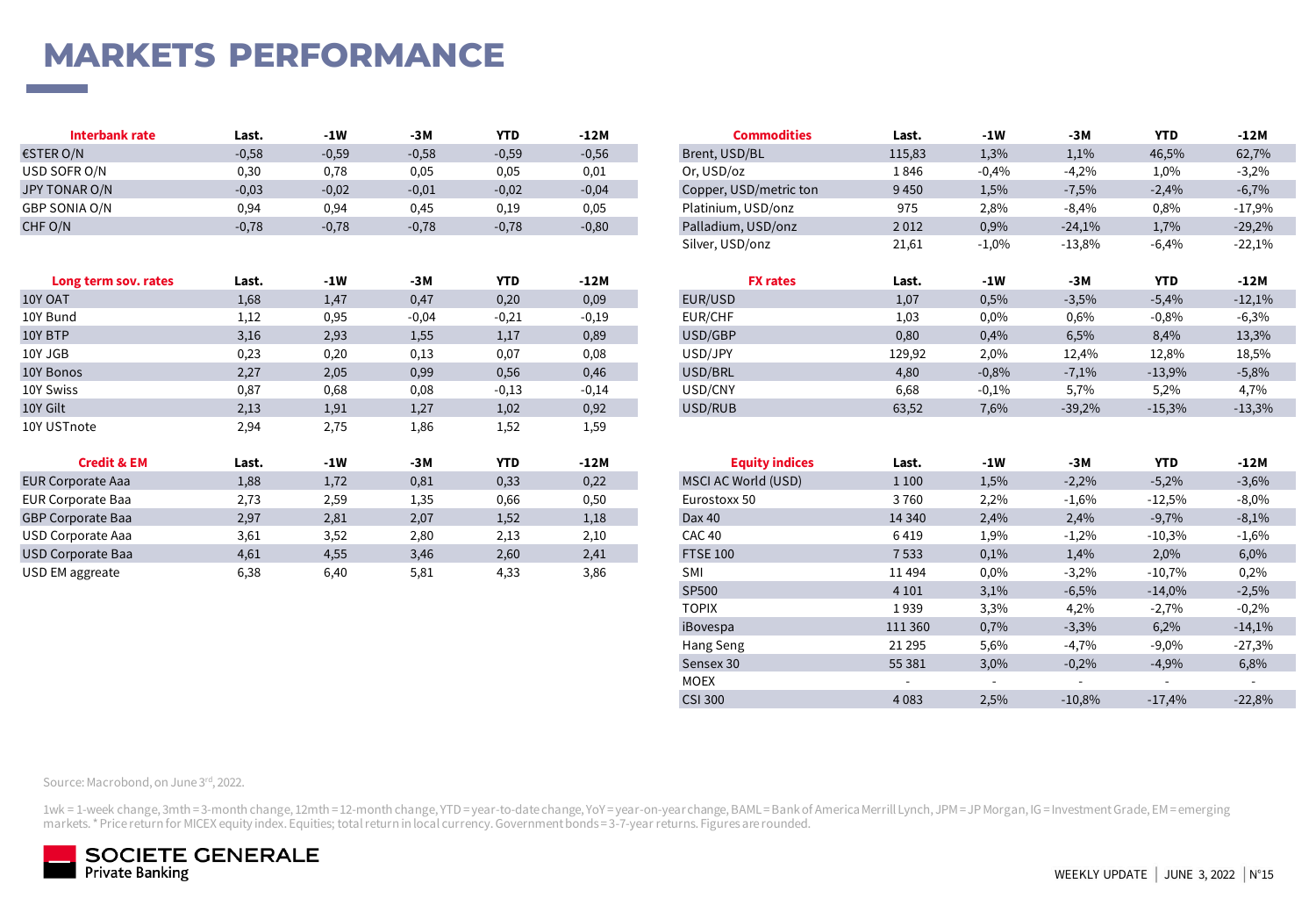# **IMPORTANT INFORMATION – PLEASE READ**

#### **GENERAL INFORMATION**

This document is a marketing communica tion issued by Société Générale Private Banking which is the business line of the Société Générale Group operating through its headquarters within Société Générale S.A. in France and its network (departments or separate legal entities (branches or subsidiaries), hereinafter the "Entities"), located on the various below-mentioned territories, acting under the brand name "Societe Generale Private Banking" and distributors of the present document.

In accordance with MiFID as implemented in France, this publication should be treated as a marketing communication providing general investment recommendations. This document has not been prepared in accordance with regulatory provisions designed to promote the independence of investment research and Societe Generale, as an investment services provider, is not subject to any prohibition on dealing in the products mentioned herein before the dissemination of this document.

Reading this document requires skills and expertise to understand the financial markets and the economic and financial information included. If it is not the case, please contact your private banker to no longer be a recipient of this document. Otherwise, we should consider that you have all the required skills to understand the document. In case you no longer wish to receive the document, please inform by written your private banker who will take all the necessary measures.

This material has been prepared solely for informational purposes and has no contractual value.

This material does not constitute an offer of purchase, sale, or subscription in any of the asset classes presented herein, nor a solicitation of such an offer, nor is it an offer to invest in asset classes. Nothing in thi should be construed as constituting investment advice or personal recommendation to any investor or its agent. Information contained herein is not intended to provide a basis on which to make an investment decision.

Any investment may have tax consequences and Société Générale Private Banking and its Entities do not provide tax advice. The level of taxation depends on individual circumstances and tax levels and bases may change. In addition, this document is not intended to provide accounting, tax or legal advice and should not be relied upon for accounting, tax or legal purposes. Independent advice should be sought where appropriate.

The accuracy, completeness or relevance of the information provided is not guaranteed although it has been drawn from sources believed to be reliable. The information and opinions expressed in this document were produced as at the date of writing and are subject to change without notice.

This material has not been prepared regarding specific investment objectives, financial situations, or the particular needs of any specific entity or person. Investors should make their own appraisal of the risks and shoul seek their own financial and legal advice regarding the appropriateness of investing in any asset classes or participating in any investment strategy.

The asset classes presented herein may be subject to restrictions regarding certain persons or in certain countries under national regulations applicable to said persons or in said countries. It is the responsibility of an person in possession of this document to inform themselves and to comply with the legal and regulatory provisions of the relevant jurisdiction. This document is not intended for distribution to any person or in any jurisdiction where such distribution would be restricted or illegal. In particular, it may not be distributed in the United States, nor may it be distributed, directly or indirectly, in the United States or to any US Perso

#### **GENERAL RISKS**

Some of the asset classes mentioned may present various risks, imply a potential loss of the entire amount invested or even an unlimited potential loss, and may therefore only be reserved for a certain category of investors, and/or only be suitable for well-informed investors who areeligible for these asset classes. In addition, these asset classes must comply with the Societe Generale Group's Code of Tax Conduct.

The price and value of investments and the income derived from them may go down as well as up. Changes in inflation, interest rates and exchange rates may adversely affect the value, price and income of investments denominated in a currency other than that of the client. Any simulations and examples contained in this document are provided for illustrative purposes only. This information is subject to change because of market fluctuations, and the information and opinions contained herein may change. Société Générale Private Banking and its Entities do not undertake to update or amend this document and will not assume any liability in this regard.

This document is for information purposes only and investors should make their investment decisions without relying on this document. Société Générale Priva te Banking and its Entities shall not be liable for any direct or indirect loss arising from any use of this document or its contents. Société Générale Private Banking and its Entities do not make any warranty, express or implied, as to the accuracy or completeness of this information or as to the profitability or performance of any asset class, country, or market.

Past performance is not a reliable indicator of future results. The value of an investment is not guaranteed, and the valuation of investments may fluctuate.

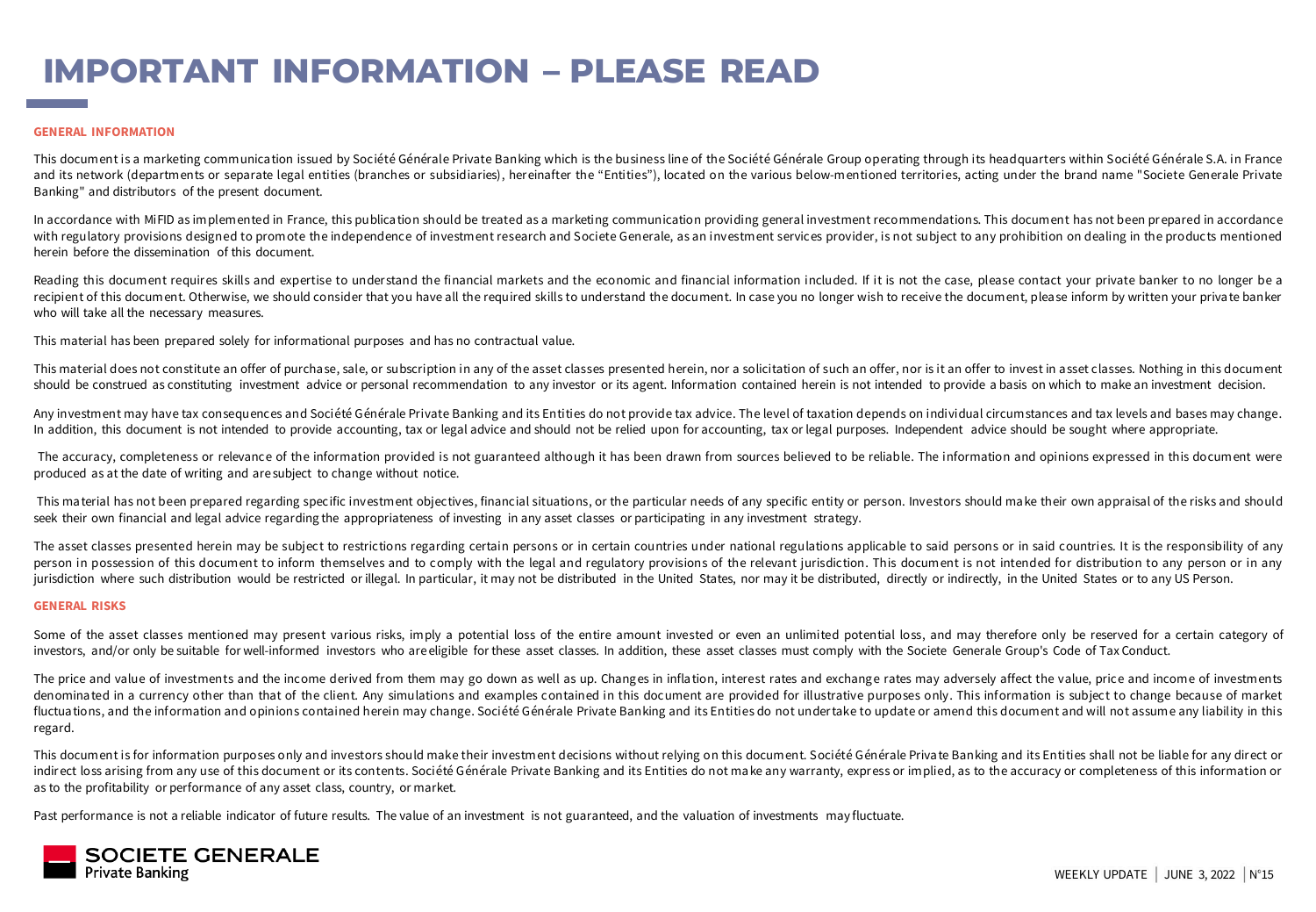# **IMPORTANT INFORMATION – PLEASE READ**

Forecasts of future performance are based on assumptions which may not materialized. The scenarios presented are an estimate of future performance based on evidence from the past on how the value of this investment varies, and/or current market conditions and are not an exact indicator. What investors will get will vary depending on how the market performs and how long they keep the investment/product. Future performance is subject to taxation which depends on the personal situation of each investor and which may change in the future.

For a more complete definition and description of the risks, please refer to the prospectus of the product or other legal information document as the case may be (as applicable) before making any final investment decisions.

This document is confidential, intended exclusively for the person to whom it is addressed, and may not be communicated or made known to third parties (except for external advisers and provided that they themselves respect confidentiality), nor reproduced in whole or in part, without the prior written agreement of Société Générale Private Banking and its Entities.

#### **CONFLICTS OF INTEREST**

The Societe Generale Group maintains an effective administrative organization that takes all necessary mea sures to identify, control and manage conflicts of interest. To this end, Societe Generale Private Banking and its Entities have put in place a conflict of interest policy to prevent conflicts of interest, including information Chinese walls.

This document contains the views of SGPB teams. Société Générale trading desks may trade, or have traded, as principal on the basis of the expert(s) views and reports. In addition, SGPB teams receive compensation based, in part, on the quality and accuracy of their analysis, client feedback, revenues of their entity of the Société Générale group and competitive factors.

As a general matter, entities within the Société Générale group may make a market or act as a principal trader in securities referred to in this report and can provide banking services to the companies mentioned in that document, and to their subsidiary. Entities within the Société Générale group may from time-to-time deal in, profit from trading on, hold on a principal basis, or act as advisers or brokers or bankers in relation to securities, or derivatives thereof, or asset class(es) mentioned in this document.

Entities within the Société Générale group may be represented on the supervisory board or on the executive board of such persons, firms or entities.

Employees of the Société Générale group, or persons/entities connected to them, may from time to time have positions in or hold any of the investment products/ asset class(es) mentioned in this document.

Société Générale may acquire or liquidate from time-to-time positions in the securities and/or underlying assets (including derivatives thereof) referred to herein, if any, or in any other asset, and therefore any return t prospective investor(s) may directly or indirectly be affected.

Entities within the Société Générale group areunder no obligation to disclose or consider this document when advising or dealing with or on behalf of customers.

In addition, Société Générale may issue other reports that are inconsistent with and reach differ ent conclusions from the information presented in this report and is under no obligation to ensure that such other reports are brought to the attention of any recipient of this report.

Société Générale group maintains and operates effective organisational and administrative arrangements taking all reasonable steps to identify, monitor and manage conflicts of interest. Société Générale Private Banking and its Entities have put in place a management of conflicts of interest policy designed to prevent conflicts of interest giving rise to a material risk of damage to the interests of its clients. For further information, please refer to the management of conflicts of interest's policy, which was provided.

#### **SPECIFIC INFORMATION PER JURISDICTION**

France : Unless expressly stated other wise, this document is published and distributed by Société Générale, a credit institution providing investment services authorised by and under the prudential supervision of the European Central Bank ("ECB") (located at ECB Tower, Sonnemannstraße 20, 60314 Frankfurt am Main, Germany) within the Single Supervisory Mechanism and supervised by the Autorité de Contrôle Prudentiel et de Résolution (loca ted at 4, Place de Budapest, CS 92459, 75436 Paris Cedex 09) and the Autorité des Marchés Financiers ("AMF") (located at 17 Pl. de la Bourse, 75002 Paris). Societe Generale is also registered with the ORIAS as an insurance intermediary under the number 07 022 493 orias.fr.

Societe Generale is a French public limited company with a capital of EUR 1 046 405 540 as of February 1st, 2022, whose registered office is located at 29 boulevard Haussmann, 75009 Paris, and whose unique identification number is 552 120 222 R.C.S. Paris. Further details are available on request or at <http://www.privatebanking.societegenerale.fr/>